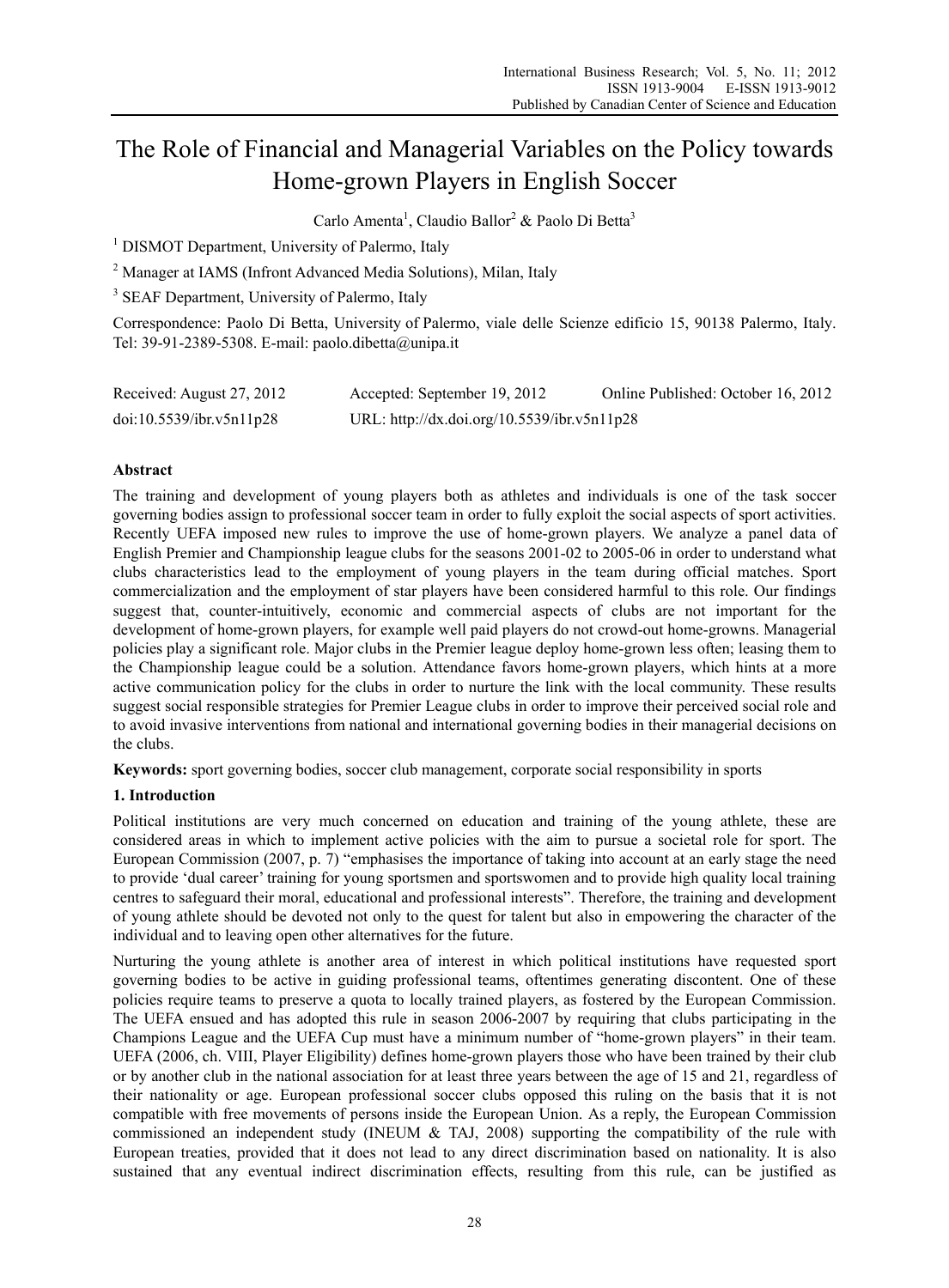proportionate to the legitimate objective which is pursued (to enhance and protect the training and development of talented young players). The European White Paper on sport ended the legal dispute by including the rule in its conclusions.

The fierce reaction by European professional soccer clubs has re-opened the never-sedated tug-of-war between those who consider detrimental the role of marketing strategies in professional sport and the employment of star players when societal aims are pursued. The case just shown has been another lost opportunity. Not only European soccer clubs did not obtain any success against the UEFA ruling, but their reaction has also been perceived as another confirming instance of their typical attitude of lack of attention to societal aspects of sport.

The general opinion is that professional soccer clubs are greedy. They show limited interest in corporate social responsible policies due to increasing commercialization and industrialization of an otherwise beautiful sport. It is common wisdom that the more money is poured in the field, the more star players are paid, the less home-grown athletes have a chance to play.

There is only anecdotic evidence to support this idea. By conducting a panel data analysis on 53 English professional soccer teams in seasons from 2001-02 to 2006-06 we have tried to understand whether this belief is supported by empirical analysis.

The research question is centered on the role exerted by economic and financial conditions of the club as opposed to sporting variables in limiting employment of home-grown players. How relevant are economic, financial and commercial characteristics of soccer clubs for the development of home-grown players as opposed to sporting factors? The literature on sporting production function is overwhelming, so we refer the reader to two papers on the same leagues as ours: Dawson et al. (2000) for a complete, even though not updated review, and Haas (2003) for an evaluation of English Premier League clubs' productive efficiency.

The results imply a clear-cut strategy in corporate social responsibility (CSR) for the Premier League professional clubs in order to change the general perception of greedy clubs and opaque image as non caring organizations. These strategies could also pre-empt the imposition of strict rules by governing bodies that heavily affect decisions on the sporting and the managerial side of the business.

Whereas the literature on CSR strategies has grown fast in managerial studies (Lockett, Moon, & Visser, 2006), CSR in sports has lacked behind. Very few papers explicitly address CSR as related to sport business and it seems that CSR does not play a significant role in sport (Kott, 2005). Breithbart and Harris (2008) develop a conceptual model which incorporates a broad definition of CSR and apply it to football business. Babiak and Wolfe (2006) analyze the relationship between CSR strategies and a major sport event. Lau, Makhanya and Trengrose (2006) analyze CSR policies activated by some sport governing bodies. Amenta and Di Betta (2010) derive CSR strategies to be applied on ticket price fixing for Italian professional soccer clubs.

The concept links the idea of business as being part of the society to ethical ways of conducting business, but it is still quite broadly defined, so that even today we can agree with Votaw (1972, p. 25) that: "corporate social responsibility means something, but not always the same thing to everybody". Garriga and Melè (2004) tried to put order among several theories by highlighting four perspectives on CSR: instrumental, political, integrative, ethical. We focus on the role of professional soccer clubs in caring and nurturing young athletes and we analyse integrative theories which consider that business ought to integrate social demands. According to Garriga and Mele (2004, 2) theorists in this stream of the literature "usually argue that business depends on society for its continuity and growth and even for the existence of business itself". By fostering inclusion, development and education of young players, professional teams both invest in human capital for their business but also increase their demand and market size. Young players will always be soccer fans, thus contributing to the growth in interest on the sport and therefore inducing a positive attitude towards the game.

Soccer team can be an interesting field study to analyze CSR strategies as a constitutive component of a professional soccer club's business strategy. We focus on home-grown players, who have received constant attention by political institutions and sport governing bodies. The literature on soccer is well aware of the important role of home-grown players. Szymansky and Kuypers (1999) define home-grown players as those who sign with the club without ever having registered with another one. They notice that on average 45 percent of players in the leagues are home-grown, and clubs in higher position tend to develop talent more than lower-league-positioned clubs do. Gerrard (2004, p. 80) shows that a major source of the team's success in the sporting domain "has been its development of a group of highly talented home-grown players who have contributed to a high level of shared experience and continuity that rival clubs have been unable to match over a sustained period". A growing number of psychological studies specifically consider young athletes in order to investigate motivations and incentives (Laurin et al., 2008; Williams & Reilly, 2000).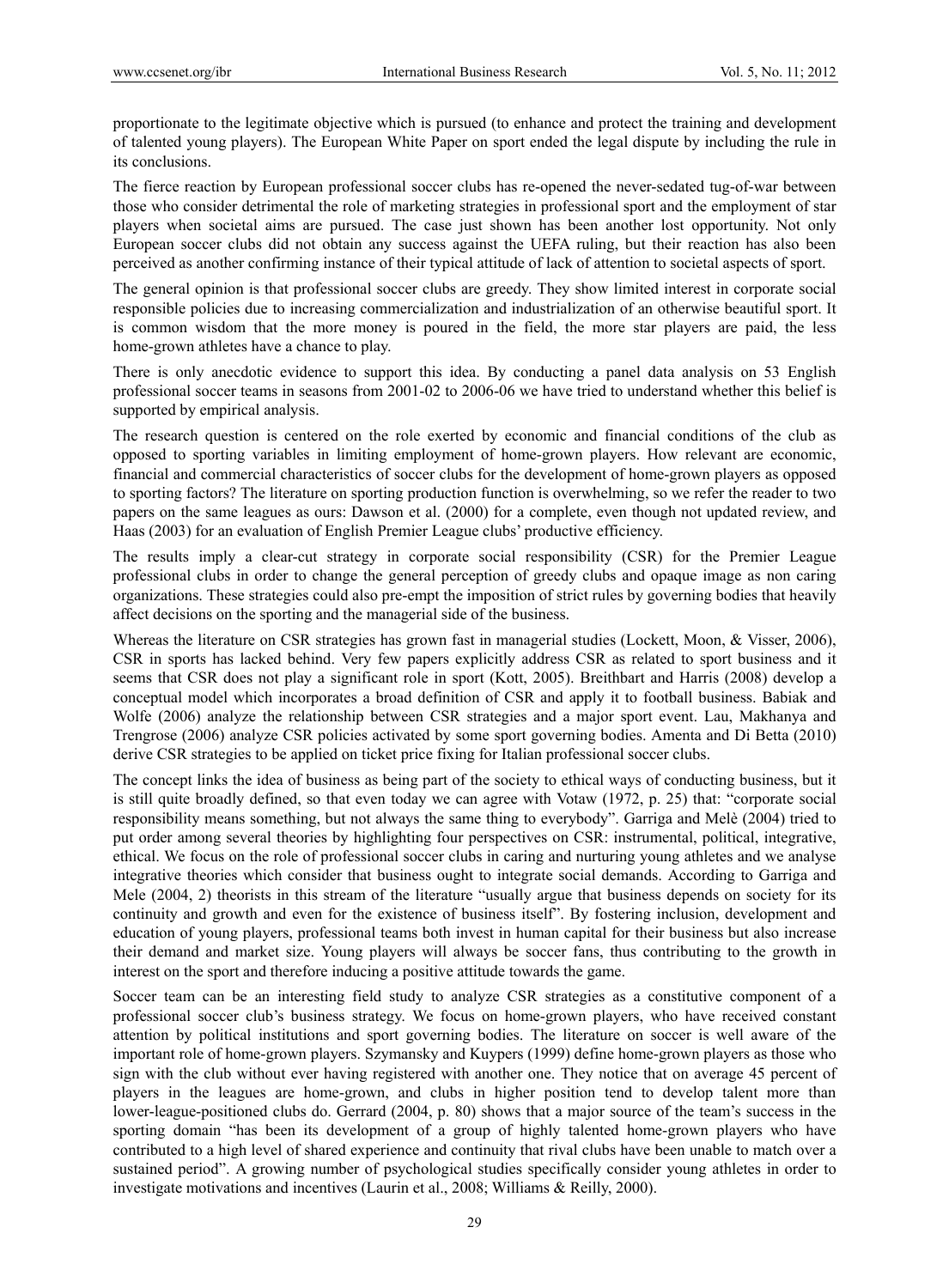Despite the conspicuous number of papers focussing on sport production function, home-growns are never explicitly included among the regressors in econometric models. Berman et al. (2002) compare performances and teams' home-grown rates in the U.S. National Basketball Association. It seems that no one has explicitly investigated issues connecting home-grown players and economic and sporting variables, in any sport. This is the first paper in which they are considered as dependent variable in order to understand which are the drivers and the extent of their employment.

Our research question regards investigating the impact of economic and financial variables, as opposed to managerial variables, on the policy towards home-grown players, which is a preeminent socially responsible strategy. If managerial variables were relevant, then one could investigate how the policy on home-grown players could be communicated to the community and to the regulatory bodies, thus becoming part of an active social responsible strategy.

The structure of the paper is as follows. In section 2 we illustrate the dataset and the estimation procedure, in section 3 we comment upon the results. In the concluding section we derive some implications for a well defined socially responsibile policy for English clubs.

## **2. Method**

We built up a panel data on English soccer professional teams, from Premier and Championship League, for seasons from 2001-02 to 2005-06. The panel is unbalanced due to the process of relegation from Championship league that causes some team in certain seasons to be dropped from the panel altogether. Our dataset consist of 53 observations for 5 seasons, for a total number of 265 observations. We have data for each season and each team in the 62% of the sample. The remaining observations concern 46 teams. The main sources for data where the Deloitte Report (2001, 2002, 2003, 2004, 2005, 2006) and www.soccerbase.com.

Each variable is indexed by *c* and *s* to represent club and season. The dependent variable is  $HG\%_{c,s}$ , it measures the employment of home-grown players as a percentage, calculated by dividing the number of matches in which they appear in the starting roster on the the total possible caps per season (obtained by multiplying the total number of matches per season times the number of players that start the match, 11 for each team). A home-grown in the starting roster is a strong signal that the team managerial board is committed to develop young players.

We individuate three groups of regressors: sporting, economics and managerial, whose descriptive statistics can be found in Table 1.

Sporting variables include POINTS<sub>c</sub>, (points scored), WAGES<sub>c, s</sub> (wages and salaries) and a dummy to indicate a club in the Premier league,  $DPREMIER_{c,s}$ . POINTS is the total number of points at the end of season. One expects, as a general belief, an inverse relationship between POINTS and home-grown players, namely, that the stronger (and richer) teams employ less home-grown players. The "total of staff emoluments as disclosed in the notes to the accounts" (Deloitte 2007, Appendices 4) is WAGES. We consider it as a proxy for team quality and attractiveness. Therefore one would expect to obtain a negative relationship also from WAGES, because the presence of well paid and superstar players should reduce the chance for home-grown to play. The dummy variable indicates whether the team is playing in the Premier League. One expects that teams in the Premier league (DPREMIER=1) employ fewer grassroots players than Championship league, so we expect a negative sign for this variable.

Economic and financial variables are: pre-tax profit (or loss) PROFIT<sub>c,s</sub> and net assets (liabilities), ASSETLIAB<sub>c</sub><sub>s</sub>. Pre-tax profit (loss) is the economic result for the season found in various editions of Deloitte review. We also consider the short term financial equilibrium of the club. Current assets include cash and other assets turned into cash in one year and liabilities are obligations due and payable within 12 months; ASSETLIAB is the difference between the two. Both variables measure the short term financial strength of the club, so we expect to find an inverse relationship, because richer teams are believed to employ fewer home-grown players.

Managerial variables are ATTENDANCE<sub>c,s</sub>, PLAYERSIN<sub>c,s</sub> and PLAYERSOUT<sub>c,s</sub>, CHANGE<sub>c,s</sub>. ATTENDANCE is average stadium attendance per season; we expect an inverse relationship because it is a proxy for the importance of the team. The total number of players acquired in the season is PLAYERSIN, whereas PLAYERSOUT is the number of dismissed ones. We expect negative impact from the former, because new players acquired reduce the chance that home-growns will play, and on the contrary we expect a positive influence from the latter. CHANGE counts the number of manager team changed per season. We expect a change in the manager to affect negatively the possibility of home-grown to play because the new manager might follow the less risky route to let the elder athletes to play more.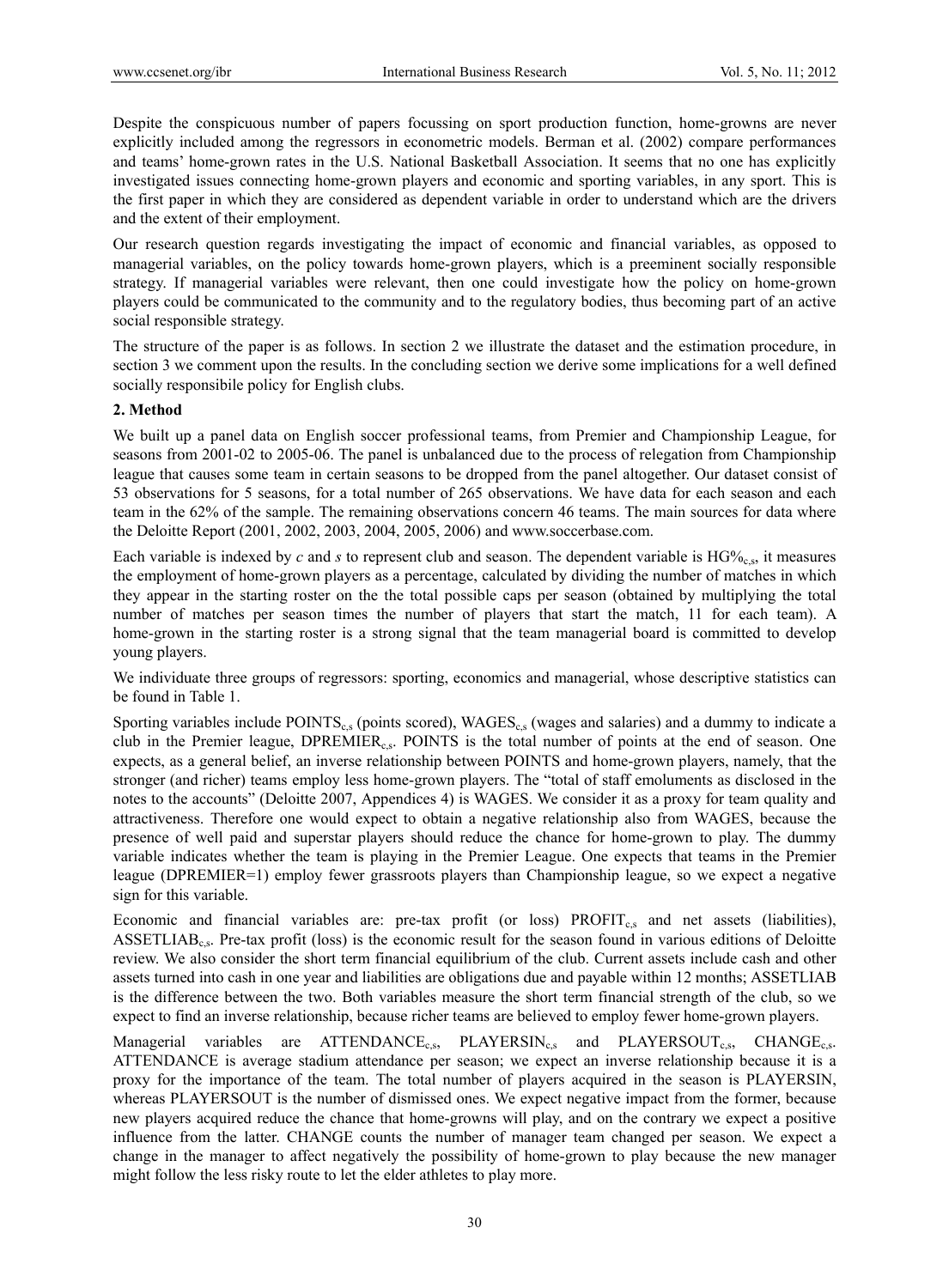| Variable          |         | Mean       | Std. dev. | Min              | Max          | Observations  |         |
|-------------------|---------|------------|-----------|------------------|--------------|---------------|---------|
| HG%               | overall | 0.176243   | 0.119082  | $\Omega$         | 0.743        | $\mathbf N$   | 220     |
|                   | between |            | 0.107846  | 0.0158           | 0.53205      | $\mathbf C$   | 53      |
|                   | within  |            | 0.058159  | $-0.01344$       | 0.387193     | S-bar         | 4.15094 |
| <b>WAGES</b>      | overall | 23.50505   | 21.18692  | 2.692            | 114.784      | N             | 207     |
|                   | between |            | 19.74668  | 2.88225          | 89.591       | $\mathcal{C}$ | 49      |
|                   | within  |            | 6.453806  | $-11.7209$       | 48.69805     | S-bar         | 4.22449 |
| <b>PROFITS</b>    | overall | $-31.8629$ | 204.2344  | $-965$           | 946          | N             | 203     |
|                   | between |            | 149.7317  | $-284.12$        | 739          | $\mathcal{C}$ | 49      |
|                   | within  |            | 170.7843  | $-806.164$       | 716.8361     | S-bar         | 4.14286 |
| <b>ASSETLIAB</b>  | overall | 18.30285   | 154.839   | $-824$           | 977          | $\mathbf N$   | 204     |
|                   | between |            | 184.9241  | $-774$           | 897          | $\mathcal{C}$ | 49      |
|                   | within  |            | 99.42993  | $-355.691$       | 791.9739     | S-bar         | 4.16327 |
| <b>ATTENDANCE</b> | overall | 24.54721   | 12.90485  | 2.786            | 68.765       | N             | 220     |
|                   | between |            | 12.75534  | 4.831667         | 67.8986      | $\mathbf C$   | 53      |
|                   | within  |            | 2.354066  | 15.27341         | 33.92521     | S-bar         | 4.15094 |
| <b>CHANGE</b>     | overall | 0.459091   | 0.778219  | $\mathbf{0}$     | 3            | $\mathbf N$   | 220     |
|                   | between |            | 0.488286  | $\mathbf{0}$     | 2            | $\mathcal{C}$ | 53      |
|                   | within  |            | 0.657529  | $-0.94091$       | 2.709091     | S-bar         | 4.15094 |
| <b>PLAYERSIN</b>  | overall | 7.013636   | 3.52872   | $\overline{0}$   | 19           | $\mathbf N$   | 220     |
|                   | between |            | 2.488897  | 3.2              | 15           | $\mathbf C$   | 53      |
|                   | within  |            | 2.719217  | $-0.98636$       | 17.61364     | S-bar         | 4.15094 |
| PLAYERSOUT        | overall | 6.456621   | 4.023063  | $\mathbf{0}$     | 22           | $\mathbf N$   | 219     |
|                   | between |            | 2.846756  | 1                | 16           | $\mathcal{C}$ | 53      |
|                   | within  |            | 3.143692  | $-0.34338$       | 21.85662     | S-bar         | 4.13208 |
| <b>DPREMIER</b>   | overall | 0.454546   | 0.499065  | $\boldsymbol{0}$ | $\mathbf{1}$ | ${\bf N}$     | 220     |
|                   | between |            | 0.428391  | 0                | $\mathbf{1}$ | $\mathbf C$   | 53      |
|                   | within  |            | 0.255234  | $-0.34545$       | 1.254545     | S-bar         | 4.15094 |
| <b>POINTS</b>     | overall | 58.01364   | 16.3446   | 15               | 106          | ${\rm N}$     | 220     |
|                   | between |            | 10.40672  | 26               | 81.25        | $\mathcal{C}$ | 53      |
|                   | within  |            | 13.02379  | 23.61364         | 102.6136     | S-bar         | 4.15094 |
| <b>HGN</b>        | overall | 5.145455   | 3.20056   | $\boldsymbol{0}$ | 19           | ${\bf N}$     | 220     |
|                   | between |            | 2.914114  | 1                | 13           | $\mathcal{C}$ | 53      |
|                   | within  |            | 1.790279  | 0.345455         | 11.81212     | S-bar         | 4.15094 |
| <b>TURNOVER</b>   | overall | 37.06626   | 36.79261  | 3.22             | 174.936      | $\mathbf N$   | 207     |
|                   | between |            | 34.62565  | 4.23575          | 164.3262     | $\mathbf C$   | 49      |
|                   | within  |            | 8.870319  | 3.677264         | 66.36426     | S-bar         | 4.22449 |

#### Table 1. Descriptive statistics

Note: N is total numer of observations, C number of clubs, S-bar is average season presence.

Since sporting performance is itself influenced by the presence of home-grown players, we must treat points as an endogenous variable (this regressor is correlated with the time-varying component of the error). The number of home-grown players  $HGN_{c,s}$  and total revenues TURNOVER<sub>c,s</sub> are used as additional (excluded) instruments to explain POINTS.

#### **3. Results**

We run a two-stage least square fixed-effects panel regression for HG%, with an endogenous variable POINTS (Cameron & Trivedi, 2009; Schaffer, 2007). The model, which we estimate without a constant, is as follows:

$$
HG\%_{c,s} = \beta_1 POINTS_{c,s} + \beta_2WAGES_{c,s} + \beta_3PROFITS_{c,s} + \beta_4ASSETLLAB_{c,s} + \beta_5ATTENDANCE_{c,s} +
$$

$$
\beta_6CHANGE_{c,s} + \beta_7 PLAYERSIN_{c,s} + \beta_8 PLAYERSOUT_{c,s} + \beta_9 DPREMIER_{c,s}
$$
 (1)

 $POINTS_{cs} = \gamma_l HGN_{cs} + \gamma_2 TURNOVER_{cs} + e_{cs}$  (2)

Equation (1) is what we estimate in the second stage, whose results are reported in Table 2. Equation (2) is the first-stage regression for the endogenous variable POINTS, with the two excluded instruments HGN and TURNOVER, while  $\varepsilon_{c,s}$  and  $e_{c,s}$  are the error terms. Equation (2) is a very simple model in which sporting results depend on the economic dimension of the club and home-grown players. Recall also that in the first stage all the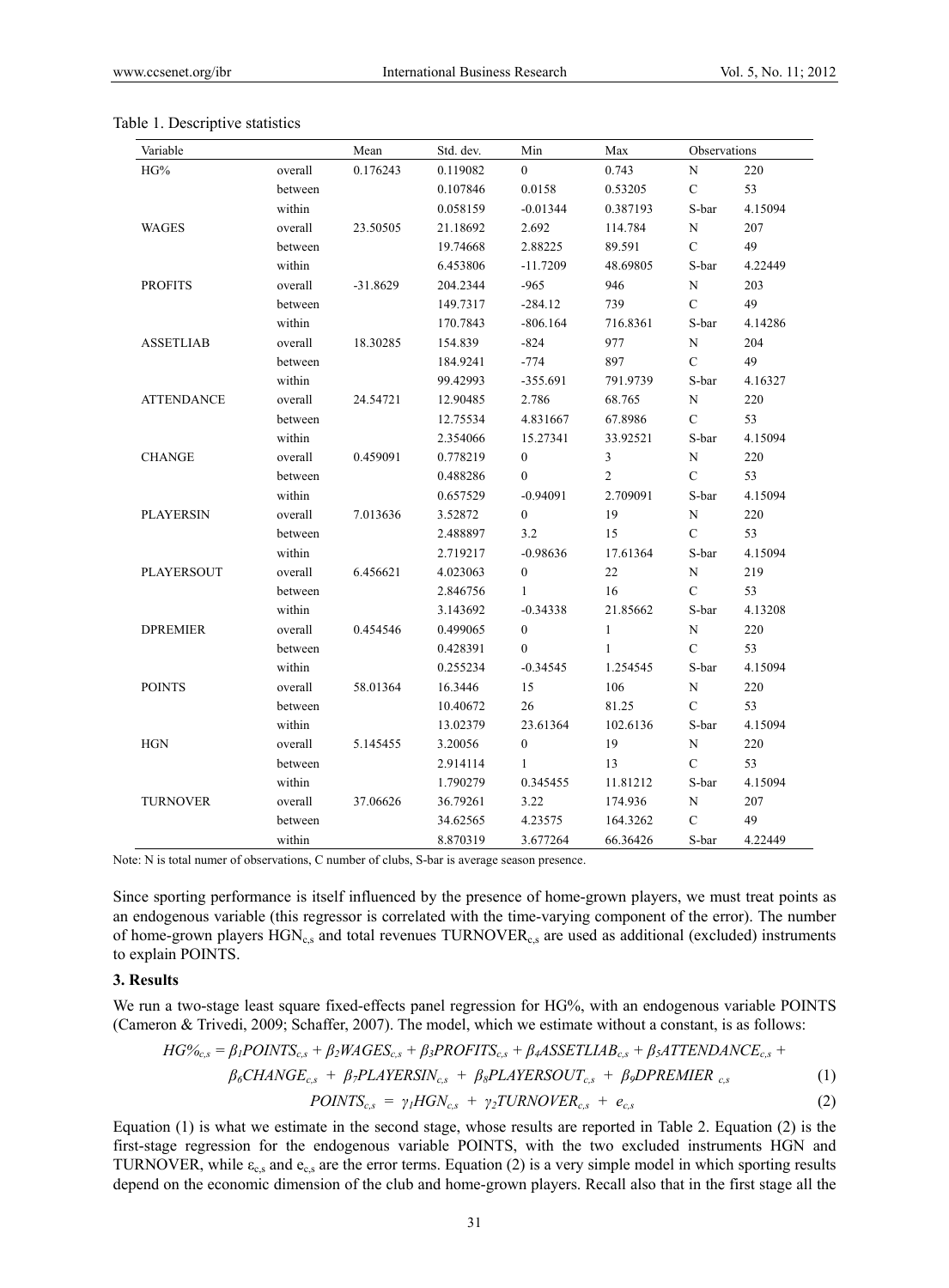included regressors are present. We do not report the results, but we can tell that all the variables are not significative, except for the change in manager, the number of home-grown players, the dummy for Premier league, and the level of players acquired, which are significative and have a negative impact on the instrumented variable POINTS.

Table 2. Results of the regression for HG%

| Regressors              | Coefficients         |  |
|-------------------------|----------------------|--|
| <b>POINTS</b>           | $-0.01008$           |  |
|                         | $(0.002151)$ ***     |  |
| <b>WAGES</b>            | 0.003721             |  |
|                         | $(0.001455)$ **      |  |
| <b>PROFITS</b>          | $-2.3E-0.5$          |  |
|                         | $(3.34E-05)$         |  |
| <b>ASSETLIAB</b>        | 3.39E-05             |  |
|                         | $(4.85E-05)$         |  |
| <b>ATTENDANCE</b>       | 0.011528             |  |
|                         | $(0.00467)$ **       |  |
| <b>CHANGE</b>           | $-0.02509$           |  |
|                         | $(0.014779)*$        |  |
| <b>PLAYERSIN</b>        | $-0.0109$            |  |
|                         | $(0.003294)$ ***     |  |
| <b>PLAYERSOUT</b>       | 0.000907             |  |
|                         | (0.003013)           |  |
| <b>DPREMIER</b>         | $-0.51327$           |  |
|                         | $(0.101815)$ ***     |  |
| c (clubs): 46           | Observations: 199    |  |
| Season obs              | Min=2, Max= $5$ ,    |  |
| per Club                | Avg= $4.3$           |  |
| $\sigma u = 106$        | $F(9,144) = 3.66$ ,  |  |
|                         | $p$ -value= $0.0004$ |  |
| $\sigma \epsilon = 108$ | $\rho = .489$        |  |

Description: Intrumental variables fixed effects panel data regression. Results from the 2<sup>nd</sup> stage. Dependent variable: HG%, home-grown players in the starting team, as % of games per season. Robust std. errors in parenthesis.  $\sigma u$  is the standard deviation of  $u_i$ ,  $\sigma \varepsilon$  is the standard deviation of  $\varepsilon_i$ ,  $\rho$  is the fraction of variance due to  $u_i$ . \* significant at 10%, \*\* at 5%, \*\*\* at 1%.

We use a robust standard error because the preliminary Breusch-Pagan Lagrange multiplier test (Cameron & Trivedi, 2009, pp. 96-97) shows heteroschedastic standard errors. The fixed effect model is preferred to a random effect because in a soccer championship it is more realistic to assume that the regressors are correlated with the errors in the regression (which represent the variables not included in the model).

We run an instrumental variable estimation due to endogeneity of POINTS by the obvious fact that players, home-growns included, determine points. Instruments (HGN and TURNOVER) are relevant, because the F-test shows that  $F(2, 143) = 12.24$  (with p-value=0.000), a value higher than 10, the rule-of-thumb cut-off value (Stock & Yogo, 2005). Instrumental variables are exogenous: the Hansen overidentification J-test is satisfactory (it does not refuse the null with a p-value of 0.4932). The F-test that all individual effects are zero is strongly rejected.

In Table 2 we also report  $\sigma_u$ , the standard deviation of individual effects  $u_c$ , the standard deviation of the error term  $\varepsilon_c$ ,  $\sigma_{\varepsilon}$ , and  $\rho$ , the fraction of variance due to the individual effects u<sub>c</sub>. These are calculated with a similar regression without imposing the robust estimator of the variance-covariance matrix and with a constant term included.

Results show that economic and financial variables do not matter, while managerial variables do. Managerial change has a negative impact as predicted, apparently the change induces a more conservative policy to employ well-known players. More audience likes more young players and increasing the number of players acquired from other clubs decreases the probability that home-grown will play, whereas increasing the number of players sold does not bear an implication in letting the young play. This can be a hint towards a "honest" purpose in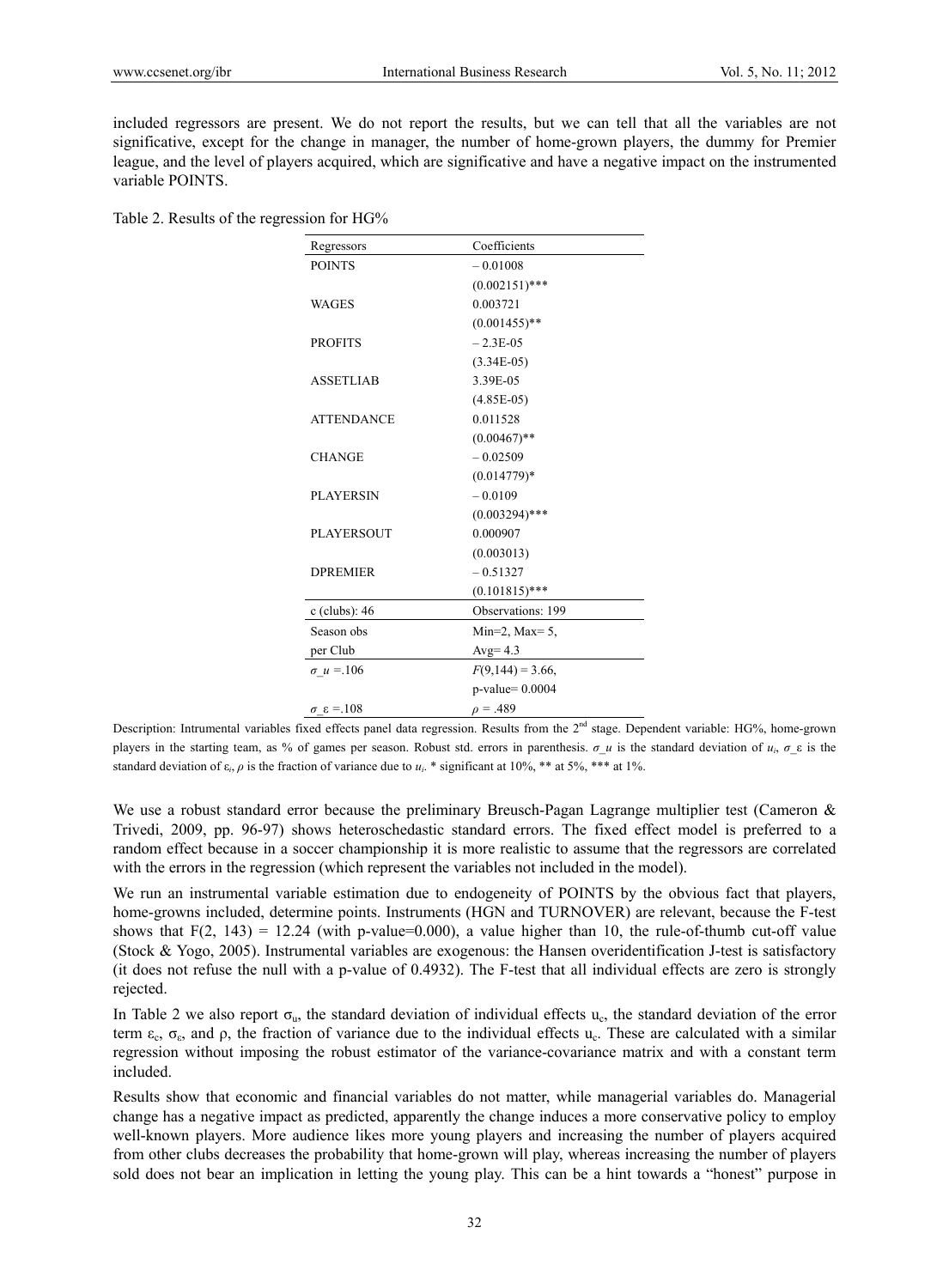nurturing home-growns: an attentive policy to raise them is not aimed at increasing their selling potential. This aspect deserves more investigation. It seems that a link with the community is activated.

As for the sporting variables, notice the counter-intuitive results that well-paid players and superstars are not an obstacle for home-growns to play. However, more successful teams and Premier league clubs have fewer home-growns in their starting teams.

## **4. Discussion**

Our results contradict common wisdom that richer clubs have a less attentive policy towards home-grown players, because economic and financial variables do not matter. Moreover, high wages positively influence the probability that home-growns play. It is not true that increasing commercialization is detrimental to young players. Apparently, there is an incentive at work, according to which clubs look for young talent to lower expenditure on star players. Notice also that it seems that the purpose is not to sell them.

However, the Premier league club is lazier towards home-grown as opposed to the Championship mate: major clubs in the Premier league deploy home-grown less often. Lending them to the minor league could be a solution: this can be vested as CSR strategy. We suggest Premier club to lease home-growns to Championship clubs. The same policy should be followed by clubs with a strong winning streak: they show fewer home-grown in their starting teams the higher the points gained. That talent deserves to be nurtured and employed. By lending promising home-grown players to minor teams, the more relevant clubs could demonstrate their caring for the social aspect of sport, because they risk the early exposure of a young talent in order to allow him to test his capacity on the field.

The Football Association (FA) could introduce a minimum number of home-grown for Championship, a policy to reinforce what is already being done. Incentives can be also fostered through a partial redistribution of television rights connected to home-grown players. This policy could be justified by the positive impact exerted by attendance. We think this aspect deserves further investigation.

We suggest that, because managerial variables matter, Championship clubs and Championship league could exploit the differential treatment they reserve to home-growns by using it in their communication strategy towards the general public. They should openly declare their more virtuous policy towards home-grown. This strategy will build a more sound image of clubs that take care of the future of sports. A less greedy image will result that will meet the favour of sporting people and attract young talent and reinforce the link with the community.

## **Acknowledgements**

Amenta is responsible for section 1, Ballor for section 4, Di Betta for section 3. Section 2 was written together. The database was set up by Ballor in 2007 for his thesis for the Master of Advanced Studies in Sport Administration and Technology, University of Lausanne (Switzerland).

### **References**

- Amenta, C., & Di Betta, P. (2010). You Can Even Walk Alone: Stadium Attendance and Professional Soccer Clubs' Social Role. *International Business and Management*, *1*(1), 69-79.
- Babiak, K., & Wolfe, R. (2006). More Than Just a Game? Corporate Social Responsibility and Super Bowl XL. *Sport Marketing Quarterly*, *15*, 214-222.
- Berman, S. L., Down, J., & Hill, C. W. L. (2002). Tacit knowledge as a source of competitive advantage in the national basketball association. *Academy of Management Journal*, *45*(1), 13-31. http://dx.doi.org/10.2307/3069282
- Breithbart, T., & Harris, P. (2008). Corporate Social Responsibility in the Soccer Business: Towards the Development of a Conceptual Model. *European Sport Management Quarterly*, *8*(2), 179-206. http://dx.doi.org/10.1080/16184740802024484
- Cameron, A. C., & Trivedi, P. K. (2009). *Microeconometrics Using Stata*. College Station TX USA: Stata Press.
- Dawson, P., Dobson, S., & Gerrard, B. (2000). Estimating Coaching Efficiency in Professional Team Sports: Evidence from English Association Football. *Scottish Journal of Political Economy*, *47*(4), 399-421. http://dx.doi.org/10.1111/1467-9485.00170
- Deloitte. (2001, 2002, 2003, 2004, 2005, 2006). *Annual Review of Football Finance*.
- European Commission. (2007, July 11). *White Paper on Sport*.